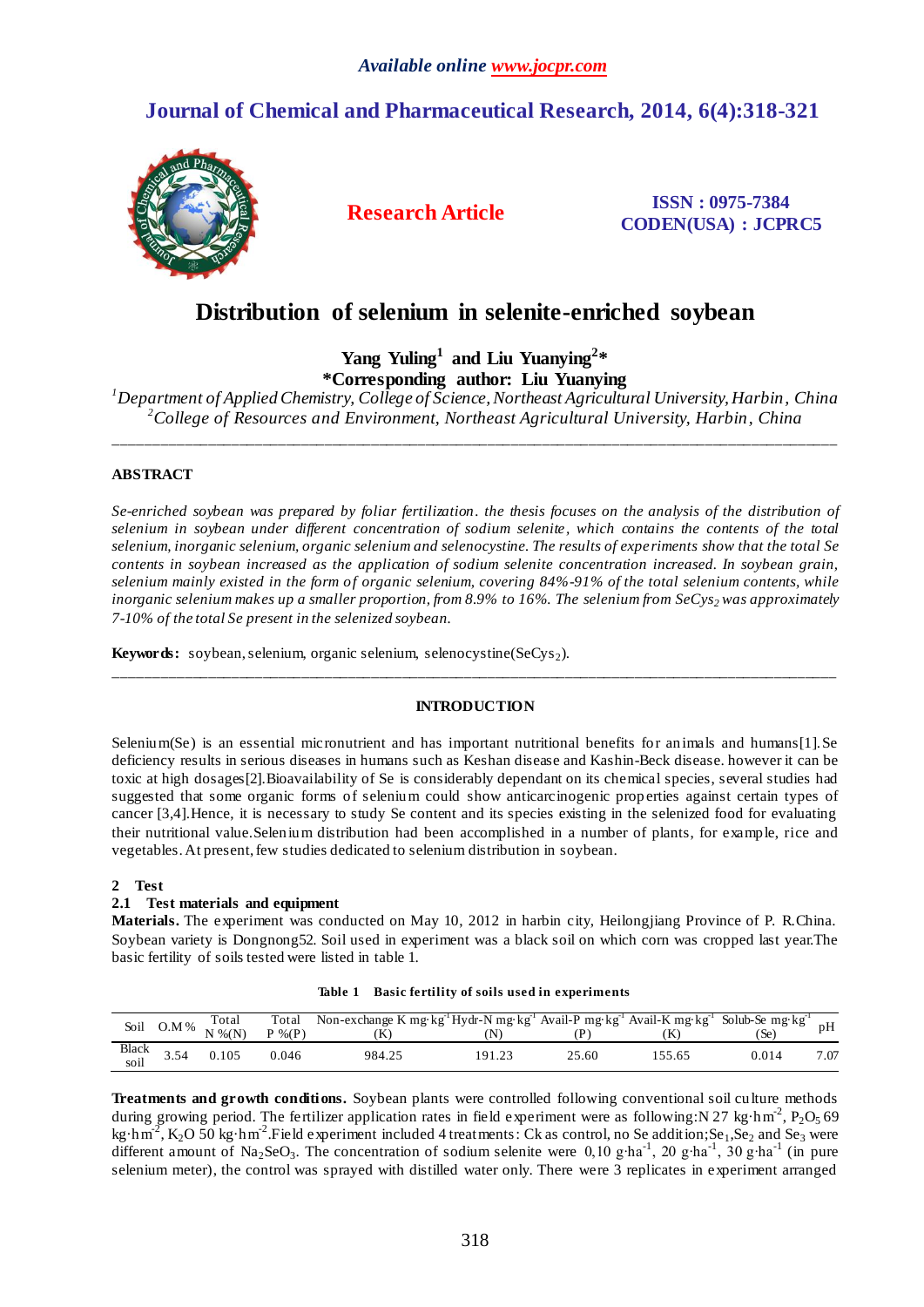randomly with the area of 300  $m^2$ . The grains were hand harvested on September 24, 2012.

**Reagents.** The selenium standard solutions  $(1 \text{ mg } g^{-1})$  were prepared from  $\text{Na}_2\text{SeO}_3(98\%$ , Sigma-Aldrich), dissolved in 0.1 mol<sup>1-1</sup> HCl and stored at 4 °C. Working solutions (0.5, 1, 2,3 ng⋅g<sup>-1</sup>) were prepared daily by dilution of the standard solution with a blank solution to achieve the same matrix as in the samples. All reagents were of s.p grade.The following chemicals were used: 65% HNO<sub>3</sub>, 98% HClO<sub>4</sub>, 98% HCl and NaOH. 1.2% solution of NaBH<sub>4</sub> was prepared daily in 0.1 mol  $I^{-1}$  NaOH and stored at 4 °C.

*\_\_\_\_\_\_\_\_\_\_\_\_\_\_\_\_\_\_\_\_\_\_\_\_\_\_\_\_\_\_\_\_\_\_\_\_\_\_\_\_\_\_\_\_\_\_\_\_\_\_\_\_\_\_\_\_\_\_\_\_\_\_\_\_\_\_\_\_\_\_\_\_\_\_\_\_\_\_*

**Apparatus.** A continuous flow hydride generation atomic fluorescence spectrometer (AFS-930,Jitian, China ) equipped with a boosted discharge hollow cathode lamp, used as a Se radiation source. Chemical and instrumental operating conditions for determination of selenium by HG-AFS were adopted from Mazej et al.[5].SYKAM S433D automatic amino acid analyzer (Germany sykam company).

## **2.2 Test method**

#### **2.2.1 Extraction of total selenium**

Sample (0.5000 g) was weighed in 50mL erlenmeyer flasks.10 mL thick nitric acid was added for dig estion. Then 5mL mixed acid (HNO<sub>3</sub>:HClO<sub>4</sub> = 4:1) was added.Digestion liquid was heated, remaining 40°C until white s moke arose. 5mL 6mol  $L^1$  thick hydrochloric acid was added till white fumes was generated. Samples were diluted to 10 mL with 5% hydrochloric acid. Se was determined by HG-AFS. Standard solutions were prepared in the same acidic media as the samples.

#### **2.2.2 Extraction of inorganic selenium**

Sample (0.5000 g) was weighed in 250mL erlenmeyer flasks and was mixed with 30mL distilled water and the solution was kept micro boiling for 20 min after being ultrasonic breaking for 40min and cooled to room temperature.After being centrifuged for 15 min at 12000 r min<sup>-1</sup>, the supernatant was extracted with cyclohexane. According to the method of digestion of total selenium treated, samples were diluted to 10 mL with 5% hydrochloric acid. Se was determined by HG-AFS.

#### **2.2.3 Pretreatment of extraction of selenocystine**

Soybean sample (100mg) was weighed in ampoule bottle.Sample was mixed with  $10 \text{ mL}$  6 mol  $1^{-1}$  HCl and freozen by liquid nitrogen.Then the sample was placed in the hydrolysis tube which was vacuumized, hydrolysising in (110 ± 1)℃ drying box for 22-24h. The content of selenocystine was determined by automatic amino acid analyzer.

#### **2.2.4 The determination conditions of selenocystine by amino acid analyzer**

SYKAM LCA K06/Na 4.6×150 mm separation column was used , Sodium citrate buffer solution(pH=3.45) worked as mobile phase A and B: sodium citrate buffer solution(pH=10.85) worked as mobile phase B.The content of selenocystine in soybean sample was determined by post-column derivatization with ninhydrin.

#### **RESULTS AND DISCUSSION**

#### **3.1 Total selenium content in Se-enriched soybean**

The determination of the total selenium contents in soybean were shown in Fig 1. Contrasted with that of control group, the total selenium contents increased significantly in selenite-enriched soybean, and the total Se contents in soybean increased as the application of sodium selenite concentration increased, which was closely related to Se of foliar application. Analysis results indicated that the differences between treatments were as significant as other Se-enriched plants[6]. Eating soybean rich in Se might bring in extra nutritional benefits to human beings, No visual plant damage was observed during the Se-enriched soybean growth.

#### **3.2 The content of Inorganic selenium and organic selenium in Se-enriched soybean**

The nutritional value of selenium in the soybean also depends on the selenium speciation[7]. The contents of total selenium and inorganic selenium in soybean were determined and the content of organic selenium was obtained by the total selenium content minus inorganic selenium content. The contents of selenium in different speciation were indicated in table 2. In soybean grain, selenium mainly existed in the form of organic selenium, covering 84% -91% of the total selenium contents, while inorganic selenium makes up a smaller proportion , from 8.9% to 16%. Organic selenium contents increased as the total selenium content increased in soybean,with the reduction of inorganic selenium.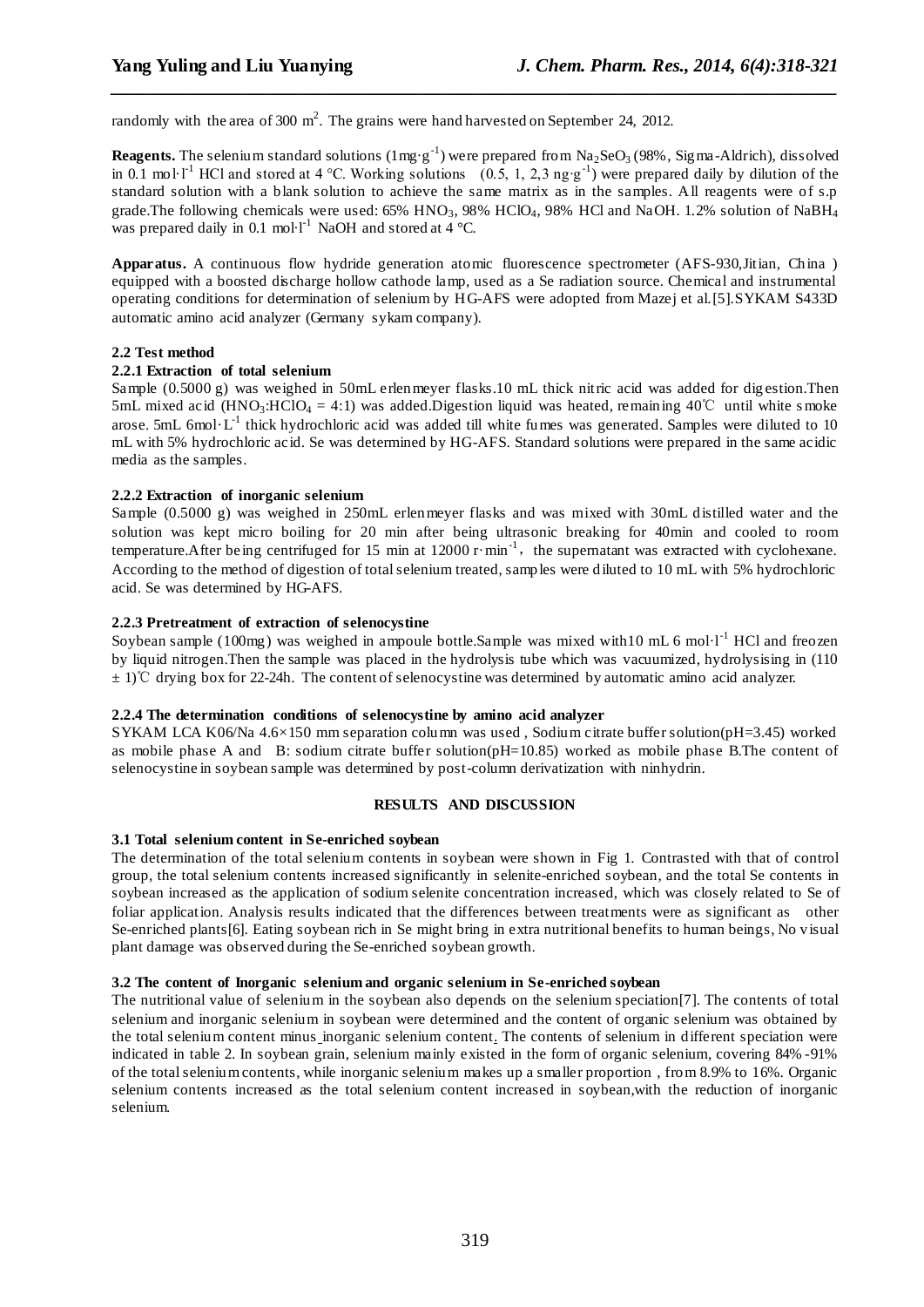

*\_\_\_\_\_\_\_\_\_\_\_\_\_\_\_\_\_\_\_\_\_\_\_\_\_\_\_\_\_\_\_\_\_\_\_\_\_\_\_\_\_\_\_\_\_\_\_\_\_\_\_\_\_\_\_\_\_\_\_\_\_\_\_\_\_\_\_\_\_\_\_\_\_\_\_\_\_\_*

**Fig. 1 Se content in soybean seeds treated by different Se concentration**

|  |  | Table 2 The content of inorganic selenium and organic selenium in soybean seeds |  |  |
|--|--|---------------------------------------------------------------------------------|--|--|
|  |  |                                                                                 |  |  |

| <b>T</b> reament | Total Se<br>$[\mu g K g^{-1}]$ | Inorganic Se<br>$(\mu g \cdot Kg^{-1})$ | Organic Se<br>$(\mu g \text{ kg}^{-1})$ | Inorganic Se/Total Se $(\% )$ | Organic Se/Total Se $(\%)$ |
|------------------|--------------------------------|-----------------------------------------|-----------------------------------------|-------------------------------|----------------------------|
| СK               | 78.8909                        | 12.6225                                 | 66.2684                                 | 16.0                          | 84.0                       |
| Se <sub>1</sub>  | 134.8121                       | 17.9249                                 | 116.8872                                | 13.3                          | 86.7                       |
| Se2              | 261.6306                       | 29.5643                                 | 232.0663                                | 1.3                           | 88.7                       |
| Se <sub>3</sub>  | 345.1218                       | 30.7158                                 | 314.5022                                | 8.9                           | 91.1                       |

## **3.3 Selenocystine content in Se-enriched soybean**

The chromatograms of selenocystine( $SeCys<sub>2</sub>$ ) standard was shown in Fig.2,through which we can see that the retention time of selenocystine for 24.1min. Fig. 3 was the chromatogram of selenocystine in the soybean extract. By retention time matching, we can see that the absorption peak marked 10 is selenocystine absorption peak. The concentration of SeCys, was calculated by comparing the peak area of  $SeCys<sub>2</sub>$  between the sample and standard solutions. The content of  $SeCys<sub>2</sub>$  in selenite-enriched soybean was indicated in Table 3. Compared with the control, the content of SeCys<sub>2</sub> in selenized soybean was increased, which resulted from the increasing of the application of sodium selenite concentration. The Se from  $SeCys<sub>2</sub>$  was approximately 7-10% of the total Se present in the selenized soybean. The SeMet was not detected in the soybean extract probably because of the oxidation during acid hydrolysis. SeCys<sub>2</sub> and SeMet are the primary selenium compounds in the bean. It has been commonly reported that SeCys<sub>2</sub> found in plant is usually from oxidation of selenocysteine (SeCys)[8]. Both of SeCys and SeMet are the selenoamino acids incorporated into selenoproteins and selenium-containing proteins[9].



**Fig.2 Chromatogram of Selenocystine standard**

**Table 3 Effects of different selenium concentration on the selenocystine content in soybean**

| <b>T</b> reatment     | Selenocystine content $(ng·g^{-1})$ |       |       |       |                |                     |
|-----------------------|-------------------------------------|-------|-------|-------|----------------|---------------------|
|                       |                                     |       |       |       | $Mean \pm SD$  | Significance $(5%)$ |
| CK.                   | 6.73                                | 8.34  | 10.26 | 5.92  | $7.81 + 1.92$  | a                   |
| $\rm Se$ <sub>1</sub> | 23.41                               | 28.73 | 31.57 | 30.91 | $28.66 + 3.70$ |                     |
| Se <sub>2</sub>       | 42.71                               | 38.64 | 57.39 | 60.27 | $49.75 + 0.68$ | c                   |
| Se <sub>3</sub>       | 72.83                               | 75.54 | 88.53 | 69.42 | $76.58 + 8.35$ |                     |